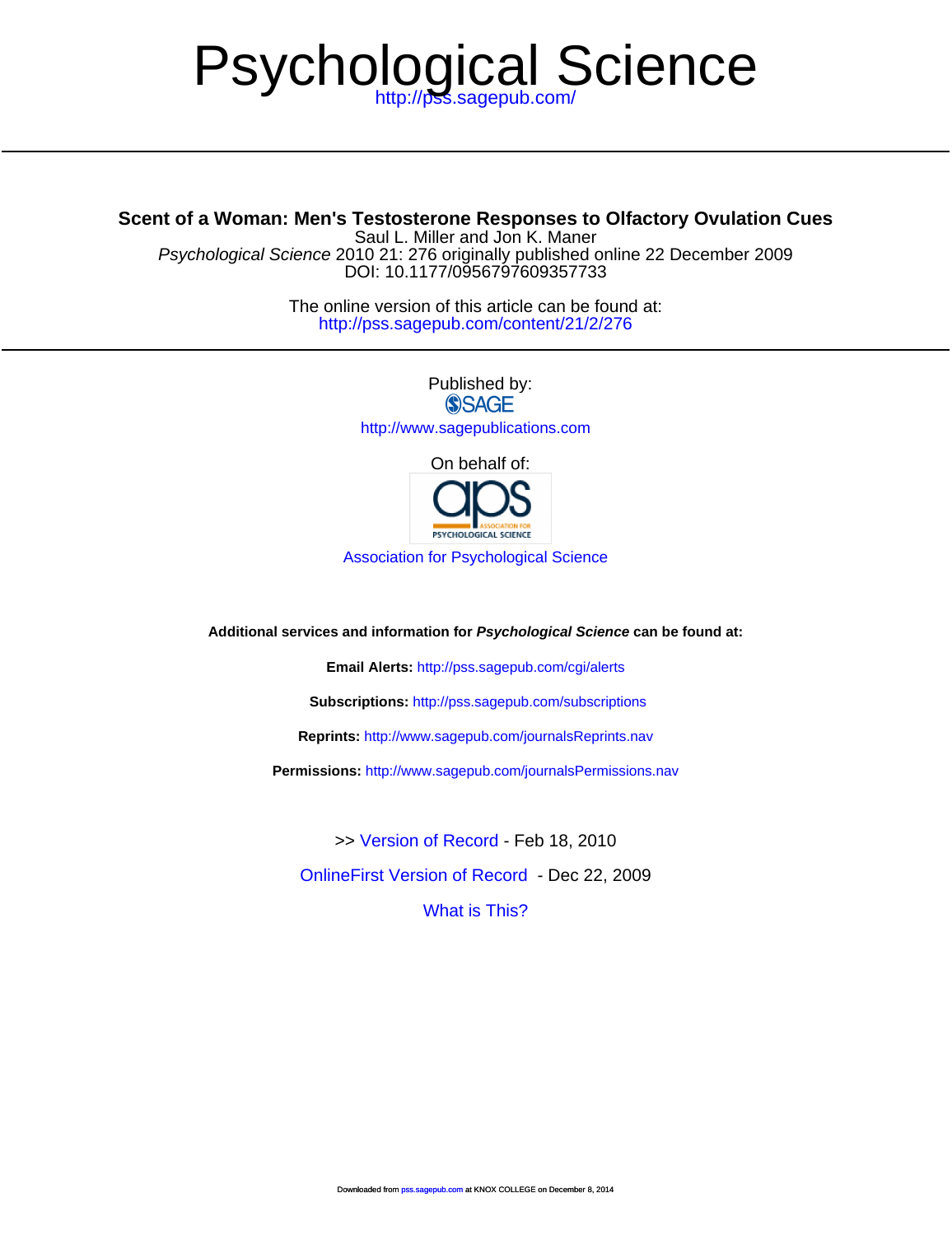## **Scent of a Woman: Men's Testosterone Responses to Olfactory Ovulation Cues**

# PSYCHOLOGICAL SCIENCE

Psychological Science 21(2) 276–283 © The Author(s) 2010 Reprints and permission: http://www .sagepub.com/journalsPermissions.nav DOI: 10.1177/0956797609357733 http://pss.sagepub.com



## **Saul L. Miller and Jon K. Maner**

Florida State University

## **Abstract**

Adaptationist models of human mating provide a useful framework for identifying subtle, biologically based mechanisms influencing cross-gender social interaction. In line with this framework, the current studies examined the extent to which olfactory cues to female ovulation—scents of women at the peak of their reproductive fertility—influence endocrinological responses in men. Men in the current studies smelled T-shirts worn by women near ovulation or far from ovulation (Studies 1 and 2) or control T-shirts not worn by anyone (Study 2). Men exposed to the scent of an ovulating woman subsequently displayed higher levels of testosterone than did men exposed to the scent of a nonovulating woman or a control scent. Hence, olfactory cues signaling women's levels of reproductive fertility were associated with specific endocrinological responses in men—responses that have been linked to sexual behavior and the initiation of romantic courtship.

## **Keywords**

human mating, evolution, fertility, hormones, olfaction

Received 2/20/09; Revision accepted 6/11/09

What factors influence human sexual attraction? What determines when and toward whom someone will direct romantic interest? The psychological literature reveals a complex network of factors that can affect mating preferences and the initiation of romantic courtship (Aron, Norman, Aron, McKenna, & Heyman, 2000; Beck & Clark, 2009; Gangestad, Haselton, & Buss, 2006; Kenrick, Li, & Butner, 2003). Many studies of human mating focus on overt evaluative processes that people use to make important mating-related decisions (e.g., evaluation of observable traits possessed by a potential partner; cf. Eastwick & Finkel, 2008). The current research, in contrast, adds to an emerging literature suggesting that human mating is guided, in part, by relatively subtle processes that occur at fundamental levels of biology.

Evolutionary perspectives suggest that some of the subtle factors affecting human mating may be similar to those that shape the mating behavior of other animals (Buss, 1989). Across a number of species, for example, the odors emitted by an animal can have a substantial impact on the mating behaviors of its conspecifics (Scordato & Drea, 2007; Ziegler, Schultz-Darken, Scott, Snowdon, & Ferris, 2005). Recent evidence suggests that subtle scents may play an important role in mating-related processes in humans as well (Singh & Bronstad, 2001; Thornhill et al., 2003).

In the current research, we evaluated whether scents that signal a woman's level of reproductive fertility directly influence mating-related biological processes in men. We predicted that olfactory cues to female ovulation would influence men's levels of testosterone—a hormone known to mediate men's mating behavior.

## **Mating-Related Olfactory Processes**

Across many sexually reproducing species, females are fertile only during the brief period of time surrounding estrus or ovulation. For many animals, olfaction serves as a key medium by which female fertility promotes male mating behaviors. Evidence for this type of chemosensory signaling exists in numerous species, ranging from rodents (Pankevich, Baum, & Cherry, 2004) to primates (Ziegler et al., 2005).

Recent studies indicate that olfactory processes might play an important role in human mating as well (Thornhill & Gangestad, 1999). Although traditionally it has been assumed that human female ovulation is concealed (Burley, 1979), recent evidence suggests that changes in a woman's fertility across the menstrual cycle may be perceived via olfactory cues. In particular, a small number of studies indicate that men

## **Corresponding Author:**

Saul Miller, Department of Psychology, Florida State University, Tallahassee, FL 32306-4301 E-mail: smiller@psy.fsu.edu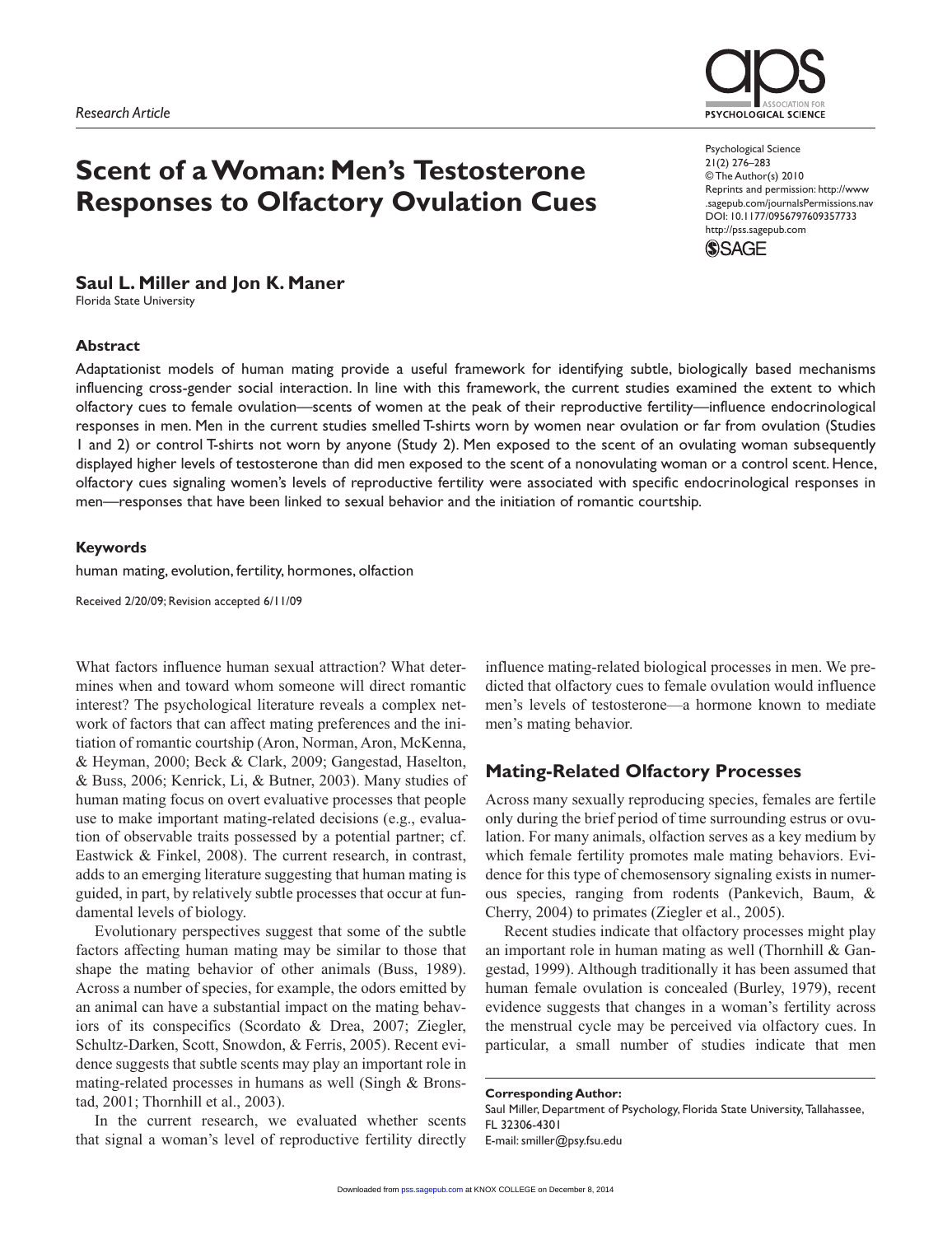subjectively evaluate the odors of women close to ovulation as more pleasant than the odors of women far from ovulation (Havlíček, Dvořáková, Bartoš, & Flegr, 2006; Singh & Bronstad, 2001).

To serve as a functional chemosensory signaling device, however, cues to ovulation should have effects in men that go well beyond subjective assessments of odor pleasantness. Indeed, olfactory cues to female ovulation might be expected to promote specific physiological responses in men—responses that are linked closely with mating-related processes.

## **The Role of Testosterone**

The neuroendocrine system is a key biological system involved in mating. In males of numerous species, testosterone levels are sensitive to cues indicating potential mating opportunities, and high levels of testosterone promote heightened interest in mating (Batty, 1978; Roney, Lukaszewski, & Simmons, 2007). Moreover, an extensive animal-research literature indicates that male testosterone levels are influenced by chemosensory signals emitted by females (Cerda-Molina et al., 2006; Scordato & Drea, 2007) and particularly by cues to female estrus or ovulation (Ziegler et al., 2005).

No published studies have examined whether, in humans, men's testosterone levels are responsive to olfactory ovulation cues. However, some suggestive evidence does indicate that men's testosterone levels are responsive to mating-related cues more generally. Some studies, for example, suggest that men display increases in testosterone after watching a sexually arousing film (e.g., Stoleru, Ennaji, Cournot, & Spira, 1993). Two recent studies also found testosterone increases among men who had just interacted with an attractive woman (Roney, Mahler, & Maestripieri, 2003; Roney et al., 2007).

Consistent with an adaptationist model of human mating, our hypothesis is that testosterone levels in men are responsive to female ovulation cues. Moreover, given the literature on animal chemosensory signaling, we propose that olfaction may serve as one means by which men's testosterone levels are influenced by female ovulation cues.

## **Overview of the Current Studies**

In two studies, men were exposed to the odors of women at varying points during their menstrual cycles. Salivary testosterone levels were assessed subsequently. Our primary hypothesis was that men exposed to the odors of women near ovulation would display higher levels of testosterone than men exposed to odors of women relatively far from ovulation.

## **Study 1**

## *Method*

**Participants.** Thirty-seven undergraduate men (age range: 18–23 years) participated for course credit. Two participants were excluded because they did not provide enough saliva for their testosterone to be measured. To prepare for the experiment, participants were asked to refrain from activities known to affect hormone levels: eating food or drinking caffeinated beverages or alcohol for 2 hr prior to testing, exercising for 12 hr prior to testing, and smoking for 6 hr prior to testing.

**Odor collection.** Four women not on hormonal contraceptives (age range: 18–19 years) participated in return for course credit and \$10. In a pretesting session, these women indicated that they had regular menstrual cycles of approximately 28 days in length. Odor collection procedures were similar to those used in previous studies (Singh & Bronstad, 2001). The date of onset of menstrual blood flow counted as Day 0; women wore a T-shirt during the nights of Days 13, 14, and 15 (late follicular phase, near ovulation) and then wore a different T-shirt during the nights of Days 20, 21, and 22 (luteal phase, far from ovulation). During each day, the T-shirt was placed into a sealed freezer bag. To reduce extraneous odors, during each 3-day session, women showered with unscented soap and shampoo and refrained from using perfumes, deodorants, and antiperspirants; eating odor-producing food (e.g., chili, garlic, pepper, vinegar, asparagus); smoking cigarettes, drinking alcohol, and using drugs; and engaging in sexual activity or sleeping in the same bed as someone else. After each 3-day session, women returned the T-shirt to the experimenter and reported on whether they had refrained from the aforementioned activities; all women adhered to the instructions. In addition, a trained research assistant smelled the T-shirts and confirmed that none smelled of extraneous odors (e.g., perfume, smoke). Shirts were kept in a freezer when not in use. All shirts were used within 6 days of being worn.

**Odor smelling.** Participants arrived between 12:00 p.m. and 4:30 p.m. and were told that the study's purpose was to examine the relationships among scent, hormones, and social cognition. Participants were informed that they would smell a T-shirt worn previously by a woman; ovulation was not mentioned. Each participant was randomly assigned to one particular T-shirt. T-shirts were assigned so that for each T-shirt supplier, the T-shirt worn during ovulation and the T-shirt worn during nonovulation were smelled by a similar number of men (within 1; e.g., if 3 men smelled supplier A's T-shirt worn during ovulation, 2–4 men smelled supplier A's T-shirt worn during nonovulation).

Prior to smelling the T-shirts, participants provided a baseline saliva sample by spitting into a collection vial (approximately 4 ml per sample). Each participant was then instructed to put his nose to the opening of a plastic bag containing a T-shirt and to take three large inhalations. The potency of the smell was increased by repeating this procedure 5 and 10 min following the first odor exposure. Fifteen minutes after the first inhalation, participants provided another saliva sample. This time delay was included because changes in testosterone typically require 15 min before being detectable in saliva.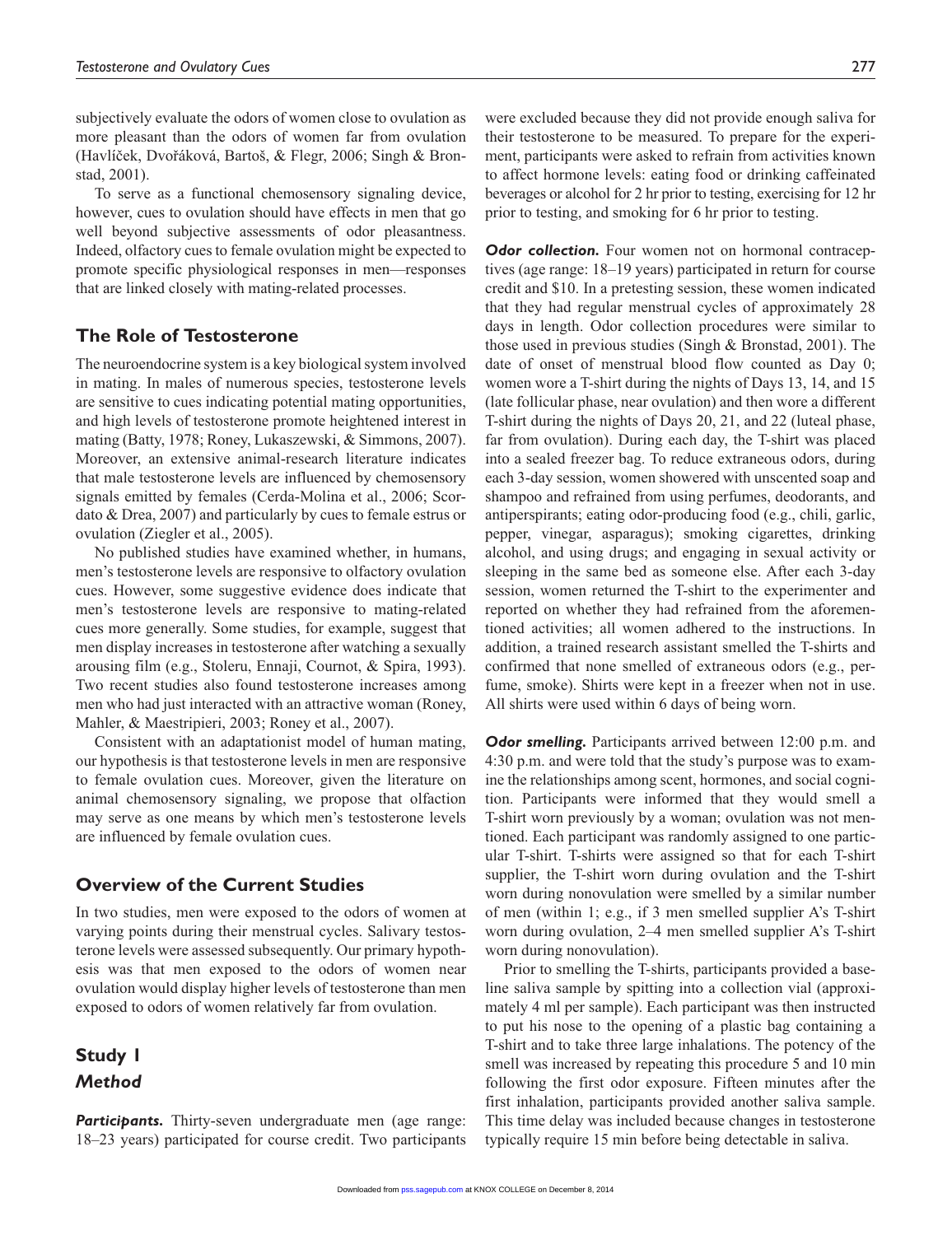Both experimenters and participants were blind to the phase of the shirt supplier's menstrual cycle. Eighteen participants were randomly assigned to smell a shirt worn close to ovulation (Days 13–15), and 17 participants were assigned to smell a shirt worn far from ovulation (Days 20–22).

*Testosterone measurement.* We used a conventional approach for assaying salivary hormones. Saliva samples were frozen at  $-20$  °C. To precipitate mucins, we thawed the samples and centrifuged them at 3,000 rpm for 10 min. The supernatant was stored in 250-μl aliquots at –20 °C until assayed. Commercially available solid-phase radioimmunoassay kits were used to measure concentrations of testosterone in nanograms per deciliter. All samples were processed in duplicate using a high-throughput, automated gamma counter. The lower limit of sensitivity of the radioimmunoassay kits was 0.2 ng/dl. Intra- and interassay coefficients of variation were 4.21% and 5.03%, respectively.

## *Results*

To predict participants' testosterone levels after smelling the women's T-shirts (postsmell testosterone), we performed an analysis of covariance. Phase of the shirt supplier's menstrual cycle (T-shirt condition: ovulation vs. nonovulation) served as the independent variable. Baseline testosterone (presmell testosterone) served as a covariate, and did not differ between participants in the two T-shirt conditions,  $t(33) = 1.13$ ,  $p = .27$ . There was an effect of presmell testosterone level,  $F(1, 32)$  = 96.33,  $p < .001$ ,  $p_{\text{rep}} > .99$ ,  $\eta_p^2 = .75$ , such that higher presmell testosterone was associated with higher postsmell testosterone. In addition, results revealed the expected effect of the T-shirt supplier's menstrual-cycle phase,  $F(1, 32) = 13.45$ ,  $p =$ .001,  $p_{\text{rep}} = .99$ ,  $\eta_p^2 = .30$ . Controlling for presmell testosterone, postsmell testosterone was substantially higher in men exposed to the odor of a woman close to ovulation (*M* = 9.34,  $SE = 0.33$ ) than in men exposed to the odor of a woman far from ovulation ( $M = 7.60$ ,  $SE = 0.34$ ).

To examine raw-score change in testosterone, we performed a mixed-model analysis of variance with measurement occasion (presmell vs. postsmell testosterone) as a withinsubjects variable and T-shirt condition (ovulation vs. nonovulation) as a between-subjects variable. Results revealed a main effect of measurement occasion,  $F(1, 33) = 10.81$ ,  $p = .002$ ,  $p_{\text{rep}} = .98$ ,  $\eta_p^2 = .25$ , with testosterone decreasing from the first to the second sample. However, this effect was qualified by the predicted interaction between measurement occasion and T-shirt condition,  $F(1, 33) = 12.12$ ,  $p = .001$ ,  $p_{\text{rep}} = .99$ ,  $\eta_p^2 =$ .27. Follow-up contrasts revealed that postsmell testosterone was significantly lower than presmell testosterone among men in the nonovulation condition,  $F(1, 33) = 22.26$ ,  $p < .001$ ,  $p_{\text{ren}} >$ .99,  $\eta_p^2$  = .40. However, no difference between presmell and postsmell testosterone was observed among men in the ovulation condition,  $F(1, 33) = 0.02$ ,  $p = .89$ ,  $p_{\text{rep}} = .20$ ,  $\eta_p^2 < .01$  (see Table 1).

|                 |  |  | Table 1. Mean Raw Salivary Testosterone Levels (ng/dl) in |  |
|-----------------|--|--|-----------------------------------------------------------|--|
| Studies 1 and 2 |  |  |                                                           |  |

| Study and condition | Presmell    | Postsmell                  |  |
|---------------------|-------------|----------------------------|--|
| Study I             |             |                            |  |
| Ovulation           | 9.72(3.05)  | 9.77(3.41)                 |  |
| Nonovulation        | 8.73(2.12)  | $7.14(1.68)*$              |  |
| Study 2             |             |                            |  |
| Ovulation           | 10.58(3.81) | 9.86(3.92)                 |  |
| Nonovulation        | 10.44(3.65) | 8.36 $(3.75)$ *            |  |
| Control             | 10.86(5.75) | 9.01 $(4.88)$ <sup>*</sup> |  |
|                     |             |                            |  |

Note: Standard deviations are given in parentheses. *F* tests were used to compare presmell and postsmell testosterone values in each condition.  $*_{p}$  < .05.

#### *Discussion*

Study 1 provides preliminary evidence that exposure to olfactory ovulation cues influences men's testosterone levels. Men exposed to the scent of a woman near ovulation had higher testosterone levels than men exposed to the scent of a woman far from ovulation.

Given that the difference between conditions was driven partially by a decrease in testosterone among men in the nonovulation condition, it was unclear whether this difference reflected responses to cues of high fertility (ovulation) or to cues of low fertility (nonovulation). Therefore, in Study 2, we included a control condition in which some men smelled a T-shirt not worn by anyone. This allowed us to test whether the differences in testosterone were caused by cues signaling fertility or by cues signaling lack of fertility.

Study 2 included two additional design enhancements. First, we obtained more accurate assessments of when women wore T-shirts relative to their day of ovulation, which allowed for a more rigorous test of our hypotheses. Second, to link our work to previous research (Havlíček et al., 2006; Singh & Bronstad, 2001), we asked men to provide subjective ratings of odor pleasantness.

## **Study 2** *Method*

*Participants.* Sixty-eight undergraduate men (age range: 18– 23 years) participated for course credit. Two participants were excluded because they did not provide enough saliva for their testosterone to be measured. Three men were excluded because they were assigned to a T-shirt worn by a woman who did not adhere to instructions (see the Odor Collection section). As in Study 1, prior to testing, participants were asked to refrain from activities that affect hormone levels.

**Odor collection.** Eleven women (age range: 18–21 years) who were not on hormonal contraceptives and had regular menstrual cycles participated in return for course credit and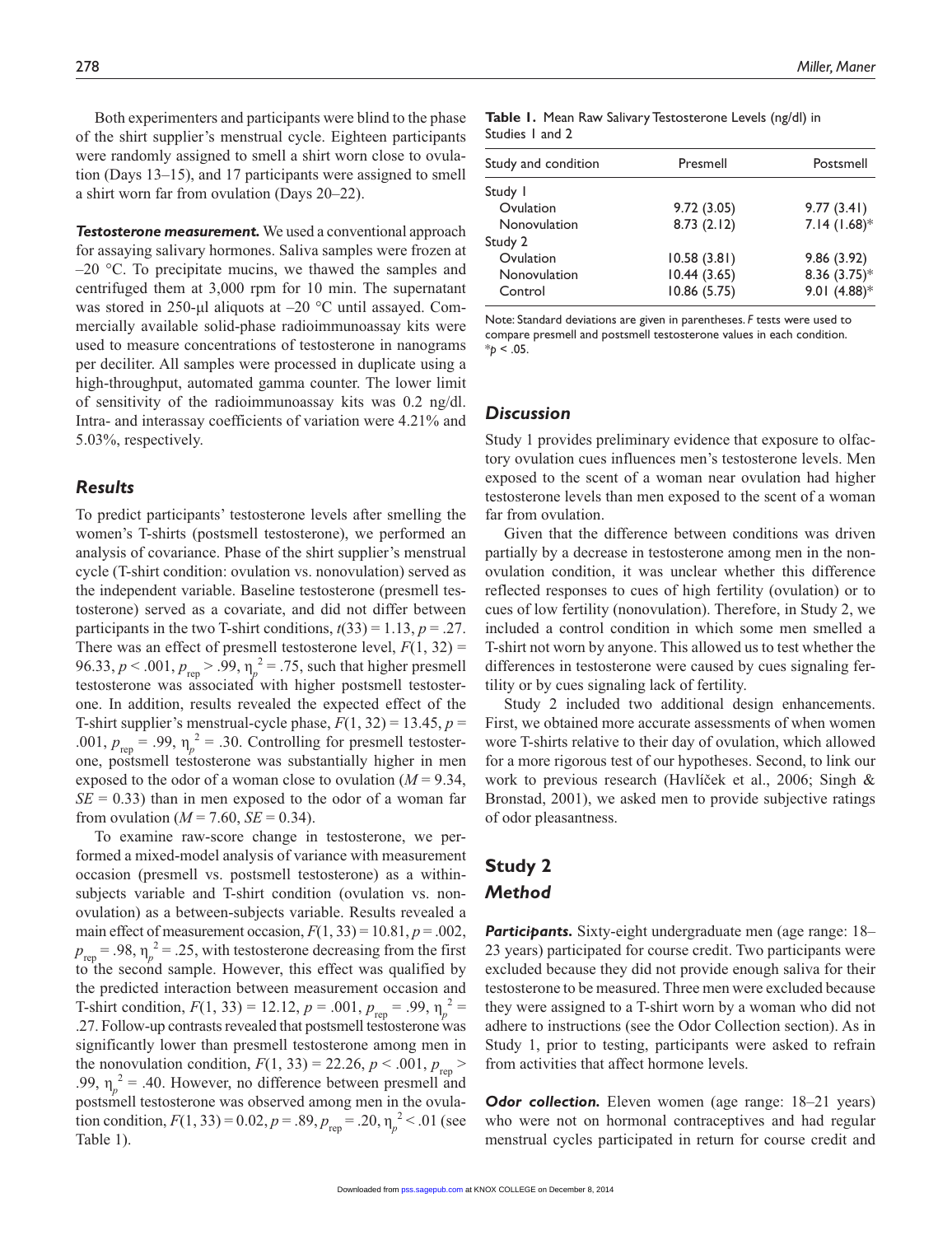\$10. Procedures were identical to those in Study 1 with two exceptions. First, the order in which the women wore the T-shirts was counterbalanced. Five women first wore a T-shirt during the nights of Days 20 to 22 (luteal phase) and then wore another T-shirt on Days 13 to 15 (late follicular phase); six women wore T-shirts in the reverse order. Second, we tracked the women over the course of their menstrual cycles and assessed both when they began their menstrual cycle prior to supplying T-shirts and when they began their next menstrual cycle after supplying T-shirts. This allowed us to obtain more complete information about their true menstrual-cycle length and to identify more accurately their period of peak fertility. As in Study 1, all women were instructed to refrain from activities that might influence odors. One woman indicated that she had used drugs during both T-shirt sessions; her data were excluded from analyses.

**Odor smelling.** Procedures for smelling the T-shirt were identical to those in Study 1, with two exceptions. The first is that we included a control condition in which some participants smelled a T-shirt not worn by anyone. Thus, participants were randomly assigned to one of three conditions: (a) ovulation (smelling a T-shirt worn by a woman on Days 13–15), (b) nonovulation (smelling a T-shirt worn by a woman on Days 20– 22), or (c) control (smelling a T-shirt that had never been worn by anyone). All men (including those in the control condition) were told that the T-shirt had been worn by a woman. The second difference from Study 1 is that, after providing saliva samples, participants again smelled the T-shirt and provided ratings of how pleasant (from 1, *very unpleasant*, to 7, *very pleasant*) and intense (from 1, *very weak*, to 7, *very strong*) the odor was.

*Testosterone measurement.* Hormone analyses were the same as in Study 1. The lower limit of sensitivity of the radioimmunoassay kits was 0.2 ng/dl. Intra-assay and interassay coefficients of variation were 4.79% and 4.93%, respectively.

## *Results*

T-shirt condition (ovulation, nonovulation, control) served as the independent variable and presmell testosterone as a covariate in an analysis of covariance predicting participants' testosterone levels after smelling a T-shirt. Presmell testosterone did not differ among the three conditions,  $F(2, 60) = 0.05$ ,  $p = .96$ . As in Study 1, there was a main effect of presmell testosterone,  $F(1, 59) = 231.48, p < .001, p_{rep} > .99, \eta_p^2 = .80$ , such that higher presmell testosterone was associated with higher postsmell testosterone. Consistent with our hypothesis, results also revealed a main effect of T-shirt condition,  $F(2, 59) = 3.12$ ,  $p = .05, p_{\text{rep}} = .88, \eta_p^2 = .10$  (see Fig. 1). Controlling for presmell testosterone, postsmell testosterone was substantially higher in men exposed to the odor of a woman close to ovulation  $(M = 9.89, SE = 0.42)$  than in men exposed to the odor of a woman far from ovulation (*M* = 8.50, *SE* = 0.39), *F*(1, 59) = 5.85,  $p = .02$ ,  $p_{\text{rep}} = .93$ ,  $\eta_p^2 = .09$ , and was (marginally) higher in



**Fig. 1.** Results from Study 2: postsmell testosterone levels (controlling for presmell testosterone levels) among men exposed to the odor of a woman close to ovulation, the odor of a woman far from ovulation, or a control odor. Error bars represent standard errors.

men exposed to the odor of a woman close to ovulation than in men who smelled a control T-shirt ( $M = 8.81$ ,  $SE = 0.43$ ),  $F(1, 59) = 3.16, p = .08, p_{\text{rep}} = .84, \eta_p^2 = .05$ . An a priori contrast comparing testosterone levels in the ovulation condition with levels in the other two conditions was significant,  $F(1, 59)$  = 5.76,  $p = .02$ ,  $p_{\text{rep}} = .93$ ,  $\eta_p^2 = .09$ . There was no difference in postsmell testosterone between participants in the nonovulation and control conditions, *F* < 1.

To examine raw-score change in testosterone, we performed a mixed-model analysis of variance. As in Study 1, there was a main effect of measurement occasion,  $F(1, 60)$  = 37.16,  $p < .001$ ,  $p_{\text{rep}} > .99$ ,  $\eta_p^2 = .38$ , such that testosterone decreased from the first to the second sample. However, as in Study 1, this effect was qualified by the predicted (marginally significant) interaction between measurement occasion and condition,  $F(2, 60) = 2.76$ ,  $p = .07$ ,  $p_{\text{rep}} = .85$ ,  $\eta_p^2 = .09$ . Follow-up contrasts revealed that postsmell testosterone was significantly lower than presmell testosterone for participants in the nonovulation condition,  $F(1, 60) = 25.91$ ,  $p < .001$ ,  $p_{\text{rep}} > .99$ ,  $\eta_p^2$  = .30, and the control condition,  $F(1, 60)$  = 16.01,  $p < .001$ ,  $p_{\text{rep}}^P > .99$ ,  $\eta_p^2 = .21$ . However, there was no difference between presmell and postsmell testosterone for participants in the ovulation condition,  $F(1, 60) = 2.57$ ,  $p = .12$ ,  $p_{rep} = .79$ ,  $\eta_p^2 =$ .04 (see Table 1).

To be consistent with recent techniques in the literature designed to more rigorously assess effects of ovulation (Garver-Apgar, Gangestad, & Thornhill, 2008; Puts, 2006), we performed analyses in which we used women's actual menstrual-cycle lengths to more accurately identify their true day of ovulation. Compared with the luteal phase, the length of the follicular phase tends to be more variable and accounts for more of the variance across women in overall cycle length (Fehring, Schneider, & Raviele, 2006). Thus, to be consistent with previous studies, we placed women on a "standard" 28-day cycle by adjusting the follicular phase to take into account each woman's actual cycle length; the luteal phase was held constant at 14 days. That is, if a woman was in the last 14 days of her cycle (the luteal phase), her standardizedcycle day was equal to 28 (the standard cycle length) minus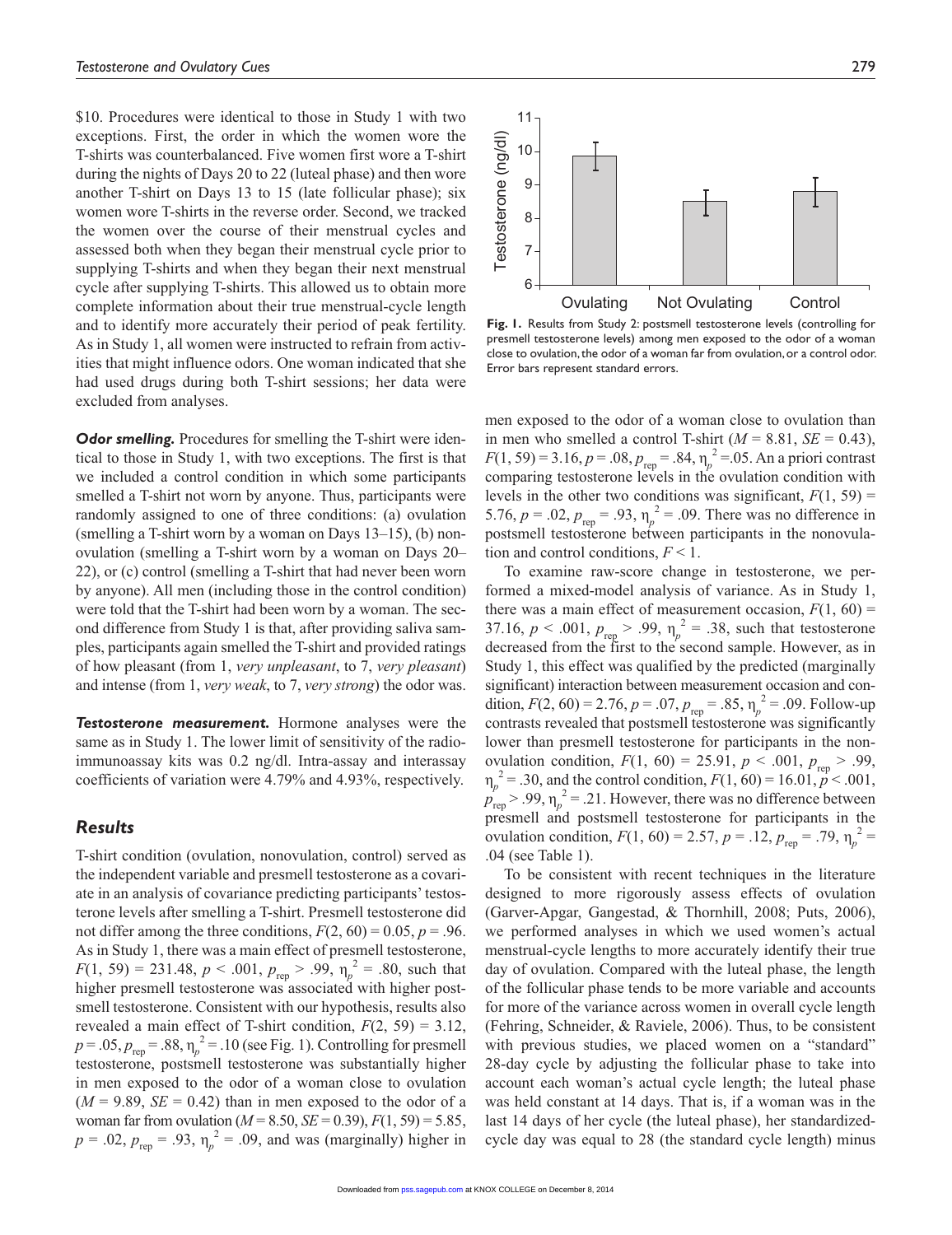her actual cycle length plus her actual cycle day (e.g., Day 21 of a 30-day cycle would be calculated as  $28 - 30 + 21 =$ standardized-cycle day 19). If a woman was not in the last 14 days of her cycle (i.e., she was in the follicular phase), her standardized-cycle day was calculated as 14 times the quantity of her actual cycle day divided by her actual cycle length minus 14, so that Day 8 of a 30-day cycle would be calculated as  $[8/(30-14)]$ <sup>\*</sup> 14 = standardized-cycle day 7. (This procedure is described in detail elsewhere; see Garver-Apgar et al., 2008). This enabled us to identify more precisely when (relative to ovulation) the women wore the T-shirts.

We predicted that men's postsmell testosterone would vary as a curvilinear function of women's menstrual cycle (cf. Kuukasjärvi et al., 2004). That is, we expected men to have the highest testosterone levels after smelling a T-shirt worn on the (estimated) day of actual ovulation, and lower testosterone levels as the time (earlier or later) from ovulation increased. To evaluate this prediction, we analyzed data from men in the two conditions in which T-shirts were worn by women (data from the control condition were excluded for this analysis). We regressed men's postsmell testosterone on presmell testosterone, and on linear and quadratic functions of the estimated day on which the woman wore the T-shirt relative to ovulation. As Figure 2 shows, there was a significant quadratic effect,  $β = -0.18, p = .04, p_{rep} = .89, r_p^2 = .10$ , such that postsmell testosterone was highest when men smelled a T-shirt worn by a woman on her estimated day of ovulation; postsmell testosterone was lower when men smelled a T-shirt worn by a woman earlier or later in her cycle.

Ancillary analyses evaluated men's ratings of odor pleasantness and intensity. Consistent with previous findings (Kuukasjärvi et al., 2004), there was a significant curvilinear effect for odor pleasantness,  $β = -0.35, p = .03, p_{\text{rep}} = .91, r_p^2 = .11,$ such that odor pleasantness ratings were highest when men



**Fig. 2.** Results from Study 2: postsmell testosterone levels (controlling for presmell testosterone levels) among men exposed to a woman's odor, as a function of the woman's estimated days from ovulation.

smelled a T-shirt worn by a woman midcycle (around her estimated day of ovulation). No linear or curvilinear effects on ratings of odor intensity were found, *p*s > .34. Additional analyses revealed a marginally significant correlation between postsmell testosterone (controlling for presmell testosterone) and ratings of odor pleasantness,  $r = .22$ ,  $p = .09$ ,  $p_{\text{ren}} = .82$ , such that higher testosterone was associated with higher ratings of odor pleasantness.

## *Discussion*

Findings from Study 2 provide further evidence that olfactory ovulation cues influence men's testosterone levels. Men exposed to the scent of a woman close to ovulation had higher testosterone levels than both men exposed to the scent of a nonovulating woman and men exposed to a control scent. This suggests that cues to reproductive fertility (rather than lack of fertility) were the primary factor influencing men's endocrinological responses. Indeed, men who smelled a T-shirt worn by a woman on her estimated day of ovulation responded with higher testosterone levels than men who smelled a T-shirt worn by a woman earlier or later in her cycle. Additionally, consistent with previous findings, our results showed that men perceived women's odors to be most pleasant right around the time of ovulation. Furthermore, perceived pleasantness was (marginally) correlated with heightened testosterone levels in men.

## **General Discussion**

The current studies provide evidence that men's testosterone levels are responsive to chemosensory cues indicative of a woman's reproductive fertility. Although previous studies have indicated that men subjectively rate the odors of women close to ovulation as particularly pleasant (Singh & Bronstad, 2001), the present research is the first to provide direct evidence that olfactory cues to female ovulation influence biological responses in men. Findings suggest not only that men are sensitive to chemosensory cues to female ovulation, but also that this sensitivity is manifested in specific endocrinological processes known to promote mating in humans and other species.

In neither study did ovulatory cues increase testosterone in men. Rather, they prevented the decrease in testosterone observed in the control conditions. The general decrease observed in the current studies could reflect the fact that testosterone follows a strong circadian pattern in men, decreasing throughout the day (Dabbs, 1990). Previous studies have documented such a general decrease in testosterone across an experimental session (e.g., Mazur, Susman, & Edelbrock, 1997; Schultheiss, Wirth, & Stanton 2004; Schultheiss et al., 2005). However, other studies have documented a general increase in testosterone over an experimental session (e.g., Carré & McCormick, 2008; Schultheiss, Campbell, & McClelland, 1999). The inconsistencies may result from a number of methodological factors, including whether testosterone is measured via blood or salivary samples, and how and when samples are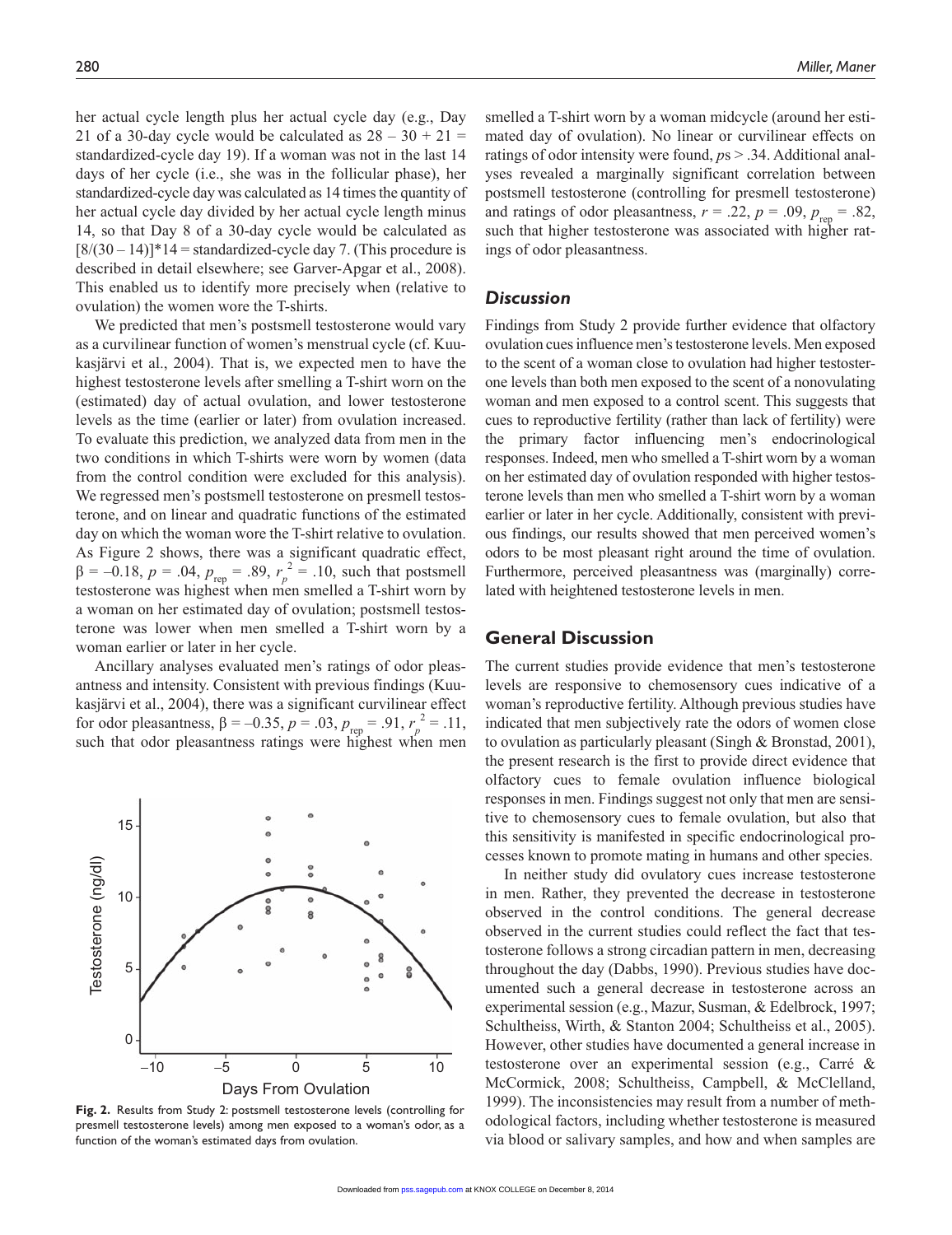obtained from participants; common techniques used to stimulate saliva flow (e.g., chewing gum), for example, can artificially increase testosterone values (Granger, Shirtcliff, Booth, Kivlighan, & Schwartz, 2004). Assuming that methodological factors influencing testosterone change scores apply equally across experimental conditions, comparisons of relative changes in testosterone across conditions can provide a useful picture of stimulus-driven endocrinological effects.

Some studies in rodents and primates have found androgen increases after exposure to female scent cues (e.g., Cerda-Molina et al., 2006). Others have instead documented differences in testosterone levels across conditions (e.g., Ziegler et al., 2005), as we did in the current studies. In humans, some studies have documented increases in testosterone in men interacting with an attractive woman or watching a sexual film (Roney et al., 2007; Stoleru et al., 1993). That no increase was observed in our studies could reflect the fact that scent is likely to be a more subtle stimulus than direct social interaction or watching an erotic film. Nevertheless, cross-condition comparisons in the current studies revealed a clear and replicable pattern in which cues of ovulation led to higher testosterone levels than did control cues.

These findings fit with adaptationist theories of human mating. Across a range of species, males tend to pursue sexual encounters with females during females' periods of peak fertility. The current research provides evidence for a chemosensory signaling mechanism potentially mediating romantic courtship behavior. Although we did not observe increases in testosterone in these studies, the relatively higher testosterone levels arising from exposure to ovulatory scents suggest that those scents might lead men to respond with greater mateseeking behaviors than they would otherwise. In addition, high testosterone levels are associated with competitiveness, dominance, and risk seeking (Mazur & Booth, 1998; Vermeersch, T'Sjoen, Kaufman, & Vincke, 2007), all traits typically valued by women (Sadalla, Kenrick, & Vershure, 1987), particularly women near their period of peak reproductive fertility (Gangestad, Garver-Apgar, Simpson, & Cousins, 2007; Gangestad, Simpson, Cousins, Garver-Apgar, & Christensen, 2004). The higher testosterone levels observed after exposure to female ovulatory cues could be associated with an increased tendency to display these traits. Additional research is needed to evaluate these possibilities empirically.

Our overarching interest in this research was to identify the immediate physiological consequences of exposure to important reproductive cues. The dependent measures we used therefore captured relatively direct, early-in-the-stream male responses to ovulatory cues. Although a sizable literature indicates that testosterone is linked to mating-related behavior in males, the current study is limited by the fact that we did not examine behavioral responses to olfactory ovulation cues.

There are a number of intervening factors that could influence and interact with initial hormonal responses to shape downstream forms of behavior and social interaction. Men already committed to a long-term relationship, for example,

might down-regulate their responses to other women's olfactory signals (cf. Maner, Gailliot, & Miller, 2009; McIntyre et al., 2006). Among committed men, higher testosterone levels during peak periods of partner fertility could be associated with vigilance to detect potential sexual interlopers (cf. Haselton & Gangestad, 2006), rather than with increased interest in new mates.

In the current studies, men were told that they were being exposed to the scent of a woman; whether this awareness is necessary to produce hormonal responses remains to be determined (cf. Li, Moallem, Paller, & Gottfried, 2007). Indeed, a useful direction for future research will be to evaluate contextual factors that influence behavioral and endocrinological responses to ovulatory cues.

The amount of circulating testosterone, by itself, is not the only factor influencing testosterone's impact on behavior; the number and sensitivity of testosterone receptors also play an important role (Canoine, Fusani, Schlinger, & Hau, 2007). Future studies are needed to examine more closely the extent to which such factors ultimately shape how initial changes in men's endocrinological systems correspond with more downstream forms of behavior and decision making.

The current research provides evidence that ovulatory cues are detectable via chemosensory signaling and, moreover, that these cues are linked with functionally relevant endocrinological responses in men. The capacity for these endocrinological responses to promote mating-related behaviors provides several intriguing directions for future research. At a broader theoretical level, this research illustrates the utility of examining men's and women's reproductive lives through the lens of adaptationist thinking. These studies not only uncovered a previously hidden undercurrent of human mating, but also illustrate the utility of merging evolutionary theories with scientific literatures on animal chemosensory signaling and behavioral neuroendocrinology. This theoretical integration provides a powerful framework for understanding a range of human social processes.

#### **Declaration of Conflicting Interests**

The authors declared that they had no conflicts of interests with respect to their authorship and/or the publication of this article.

## **References**

- Aron, A., Norman, C.C., Aron, E.N., McKenna, C., & Heyman, R. (2000). Couples' shared participation in novel and arousing activities and experienced relationship quality. *Journal of Personality and Social Psychology*, *78*, 273–284.
- Batty, J. (1978). Acute changes in plasma testosterone levels and their relation to measures of sexual behavior in the male house mouse (*Mus musculus*). *Animal Behaviour*, *26*, 349–357.
- Beck, L.A., & Clark, M.S. (2009). Offering more help than we seek. *Journal of Experimental Social Psychology*, *45*, 267–270.
- Burley, N. (1979). Evolution of concealed ovulation. *American Naturalist*, *114*, 835–858.
- Buss, D.M. (1989). Sex differences in human mate preferences: Evolutionary hypotheses tested in 37 cultures. *Behavioral and Brain Sciences*, *12*, 1–49.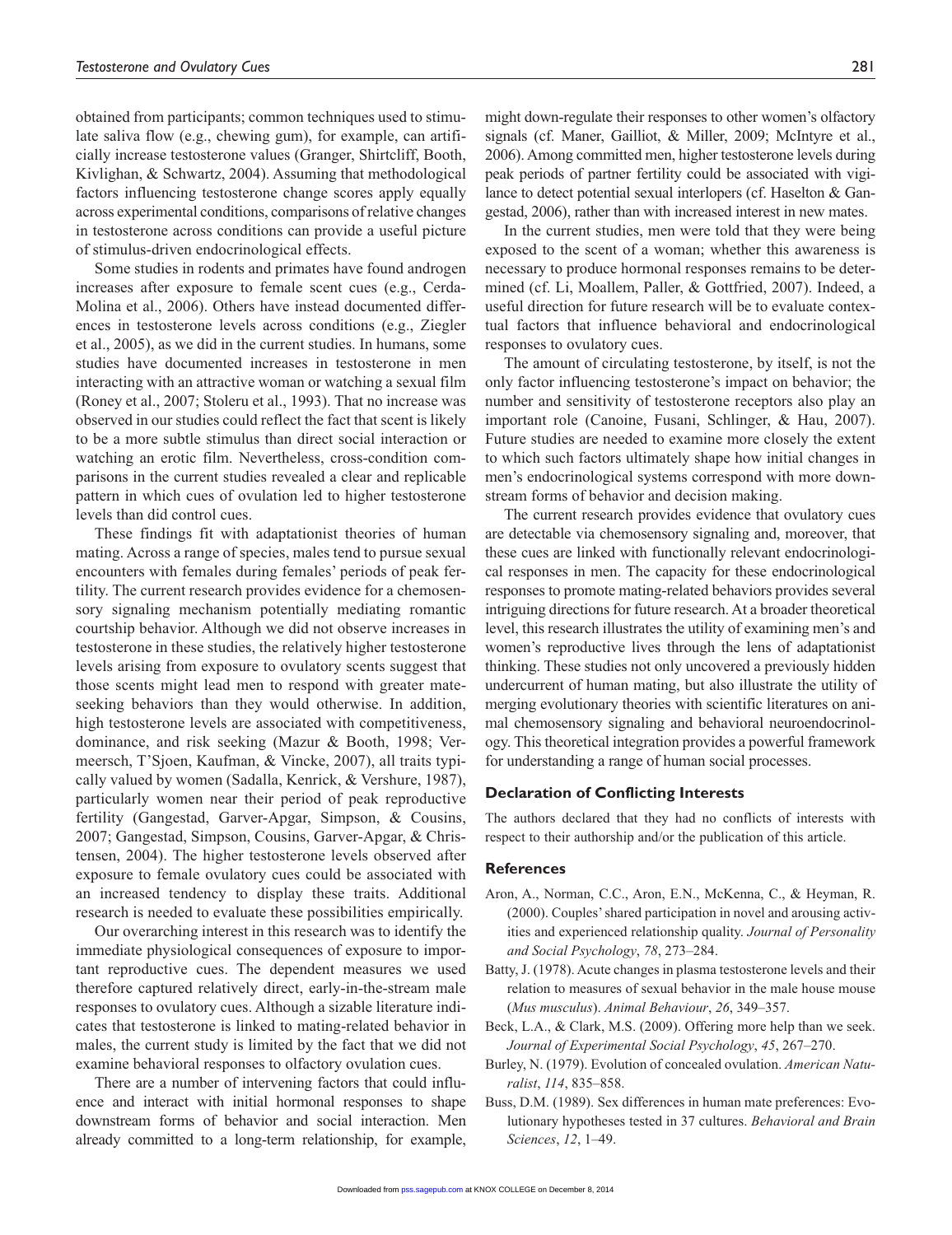- Canoine, V., Fusani, L., Schlinger, B., & Hau, M. (2007). Low sex steroids, high steroid receptors: Increasing the sensitivity of the nonreproductive brain. *Developmental Neurobiology*, *67*, 57–67.
- Carré, J.M., & McCormick, C.M. (2008). Aggressive behavior and change in salivary testosterone concentrations predict willingness to engage in a competitive task. *Hormones and Behavior*, *54*, 403–409.
- Cerda-Molina, A.L., Hernandez-Lopez, L., Chavira, R., Cardenas, M., Paez-Ponce, D., Cervantes-De la Luz, H., & Mondragón-Ceballos, R. (2006). Endocrine changes in male stumptailed macaques (*Macaca arctoides*) as a response to odor stimulation with vaginal secretions. *Hormones and Behavior*, *49*, 81–87.
- Dabbs, J.M. (1990). Salivary testosterone measurements: Reliability across hours, days, weeks. *Physiology & Behavior*, *48*, 83–86.
- Eastwick, P.W., & Finkel, E.J. (2008). Sex differences in mate preferences revisited: Do people know what they initially desire in a romantic partner? *Journal of Personality and Social Psychology*, *94*, 245–264.
- Fehring, R.J., Schneider, M., & Raviele, K. (2006). Variability in the phases of the menstrual cycle. *Journal of Obstetric, Gynecologic, & Neonatal Nursing*, *35*, 376–384.
- Gangestad, S.W., Garver-Apgar, C.E., Simpson, J.A., & Cousins, A.J. (2007). Changes in women's mate preferences across the ovulatory cycle. *Journal of Personality and Social Psychology*, *92*, 151–163.
- Gangestad, S.W., Haselton, M.G., & Buss, D.M. (2006). Evolutionary foundations of cultural variation: An illustration using human mate preferences. *Psychological Inquiry*, *2*, 75–95.
- Gangestad, S.W., Simpson, J.A., Cousins, A.J., Garver-Apgar, C.E., & Christensen, P.N. (2004). Women's preferences for male behavioral displays change across the menstrual cycle. *Psychological Science*, *15*, 203–207.
- Garver-Apgar, C.E., Gangestad, S.W., & Thornhill, R. (2008). Hormonal correlates of women's mid-cycle preference for the scent of symmetry. *Evolution and Human Behavior*, *29*, 223–232.
- Granger, D.A., Shirtcliff, E.A., Booth, A., Kivlighan, K.T., & Schwartz, E.B. (2004). The "trouble" with salivary testosterone. *Psychoneuroendocrinology*, *29*, 1229–1240.
- Haselton, M.G., & Gangestad, S.W. (2006). Conditional expression of women's desires and men's mate guarding across the ovulatory cycle. *Hormones and Behavior*, *49*, 509–518.
- Havlíček, J., Dvořáková, R., Bartoš, L., & Flegr, J. (2006). Nonadvertised does not mean concealed: Body odour changes across the menstrual cycle. *Ethology*, *112*, 81–90.
- Kenrick, D.T., Li, N.P., & Butner, J. (2003). Dynamical evolutionary psychology: Individual decision rules and emergent social norms. *Psychological Review*, *110*, 3–28.
- Kuukasjärvi, S., Eriksson, C.J.P., Koskela, E., Mappes, T., Nissinen, K., & Rantala, M.J. (2004). Attractiveness of women's body odors over the menstrual cycle: The role of oral contraceptives and receiver sex. *Behavioral Ecology*, *15*, 579–584.
- Li, W., Moallem, I., Paller, K.A., & Gottfried, J.A. (2007). Subliminal smells can guide social preferences. *Psychological Science*, *18*, 1044–1049.
- Maner, J.K., Gailliot, M.T., & Miller, S.L. (2009). The implicit cognition of relationship maintenance: Inattention to attractive alternatives. *Journal of Experimental Social Psychology*, *45*, 174–179.
- Mazur, A., & Booth, A. (1998). Testosterone and social dominance in men. *Behavioral and Brain Sciences*, *21*, 353–397.
- Mazur, A., Susman, E.J., & Edelbrock, S. (1997). Sex differences in testosterone response to a video game contest. *Evolution and Human Behavior*, *18*, 317–326.
- McIntyre, M., Gangestad, S.W., Gray, P.B., Chapman, J.F., Burnham, T.C., O'Rourke, M.T., & Thornhill, R. (2006). Romantic involvement often reduces men's testosterone levels—but not always: The moderating role of extrapair sexual interest. *Journal of Personality and Social Psychology*, *91*, 642–651.
- Pankevich, D.E., Baum, M.J., & Cherry, J.A. (2004). Olfactory sex discrimination persists, whereas the preference for urinary odorants from estrous females disappears in male mice after vomeronasal organ removal. *Journal of Neuroscience*, *24*, 9451–9457.
- Puts, D.A. (2006). Cyclic variation in women's preferences for masculine traits: Potential hormonal causes. *Human Nature*, *17*, 114–127.
- Roney, J.R., Lukaszewski, A.W., & Simmons, Z.L. (2007). Rapid endocrine responses of young men to social interactions with young women. *Hormones and Behavior*, *52*, 326–333.
- Roney, J.R., Mahler, S.V., & Maestripieri, D. (2003). Behavioral and hormonal responses of men to brief interactions with women. *Evolution and Human Behavior*, *24*, 365–375.
- Sadalla, E.K., Kenrick, D.T., & Vershure, B. (1987). Dominance and heterosexual attraction. *Journal of Personality and Social Psychology*, *52*, 730–738.
- Schultheiss, O.C., Campbell, K.L., & McClelland, D.C. (1999). Implicit power motivation moderates men's testosterone responses to imagined and real dominance success. *Hormones and Behavior*, *36*, 234–241.
- Schultheiss, O.C., Wirth, M.M., & Stanton, S.J. (2004). Effects of affiliation and power motivation arousal on salivary progesterone and testosterone. *Hormones and Behavior*, *46*, 592–599.
- Schultheiss, O.C., Wirth, M.M., Torges, C.M., Pang, J.S., Villacorta, M.A., & Welsh, K.M. (2005). Effects of implicit power motivation on men's and women's implicit learning and testosterone changes after social victory or defeat. *Journal of Personality and Social Psychology*, *88*, 174–188.
- Scordato, E.S., & Drea, C.M. (2007). Scents and sensibility: Information content of olfactory signals in the ringtailed lemur (*Lemur catta*). *Animal Behaviour*, *73*, 301–314.
- Singh, D., & Bronstad, P.M. (2001). Female body odour is a potential cue to ovulation. *Proceedings of the Royal Society of London B*, *268*, 797–801.
- Stoleru, S.G., Ennaji, A., Cournot, A., & Spira, A. (1993). LH pulsatile secretion and testosterone blood levels are influenced by sexual arousal in human males. *Psychoneuroendocrinology*, *18*, 205–218.
- Thornhill, R., & Gangestad, S.W. (1999). The scent of symmetry: A human sex pheromone that signals fitness? *Evolution and Human Behavior*, *20*, 175–201.